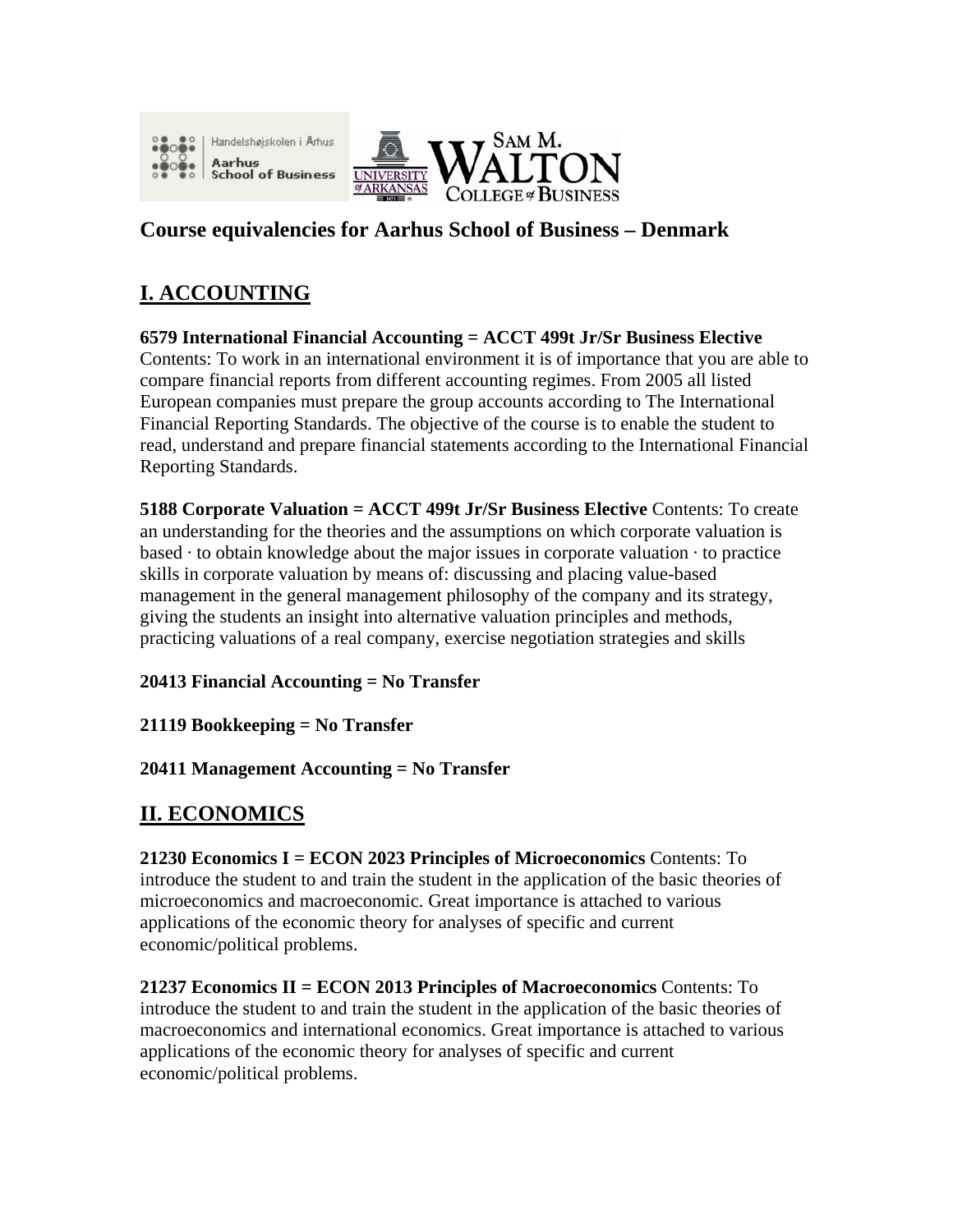#### **19876 The Economic Policies of the EU = ECON 399t Jr/Sr Business Elective**

Contents: One of the main principles of the treaty establishing the European Union is that the economic policy of the member states is 'in accordance with the principle of an open market economy with free competition'. However, other parts of the treaty modify this principle. There is extensive regulation of agriculture and other primary sectors, transport and industry; and there are general rules on competition and state subsidies, harmonization of standards, regional policy, research and development as well as environmental protection. The importance of this regulatory framework lies in the fact that it is the result of the joint decisions of all member states; and it therefore commits them to adopt a common system without which the whole idea of the Single Market would be threatened by a tendency to anarchistic manipulation of production and **consumption.** 

**21068 Labour Markets: Economics and Policy = ECON 399t Jr/Sr Business Elective**  Contents: Primary aim of this course is to give an understanding of the workings of labour markets with an emphasis on the economic mechanisms. The main topics of the course are the determinants of, firm- and economy-level demand for labour, individualand economy-level supply of labour, family and work, the wage structure, discrimination and pay differentials, international migration and the labour market of immigrants, wage formation, both at the level of the firm and the economy.

**12852 Political and Economic Integration in the EU = ECON 399t Jr/Sr Business Elective** Contents: The European Union increasingly influences business, politics and everyday life in the member countries. Realisation of the Economic and Monetary Union and the geographical expansion of the EU are likely to accelerate the process. Even if Walter Hallstein, the first president of the EU Commission, was right in suggesting that 'we are not in business; we are in politics', economics is still central to politics.

**12863 International Business Methods = ECON 4653 Economics of Multinational** 

**Enterprise** Contents: The condition for doing international business is currently in a flux. The increasingly complex and international business environment necessitates strategic planning based on updated information. The profitability and survival of firms depend on proper handling of the environment and is based on a well-defined and carefully implemented strategy, i.e. the combination of internal and external information. Analysis of the environment can be handled from an industrial economics as well as a business strategy perspective, and both approaches are taken.

**21231 Descriptive Economics = ECON 499t Jr/Sr Business Elective** Contents: A company only exists through interaction with other companies and with the rest of society. Therefore, Bachelors of Economics and Business Administration must have a broad knowledge of cyclical and structural changes in the private and public sectors, including the factors that caused these changes.

#### **21572 Seminar in Descriptive Economics = ECON 499t Jr/Sr Business Elective**

Contents: The seminar aims primarily at achieving the following objectives:, To train students in producing an independent, systematic, and clear treatment of a chosen topic using statistical data sources, to train students to independently analyze technical issues, using theoretical and/or empirical analyses, to deepen and supplement theoretical topics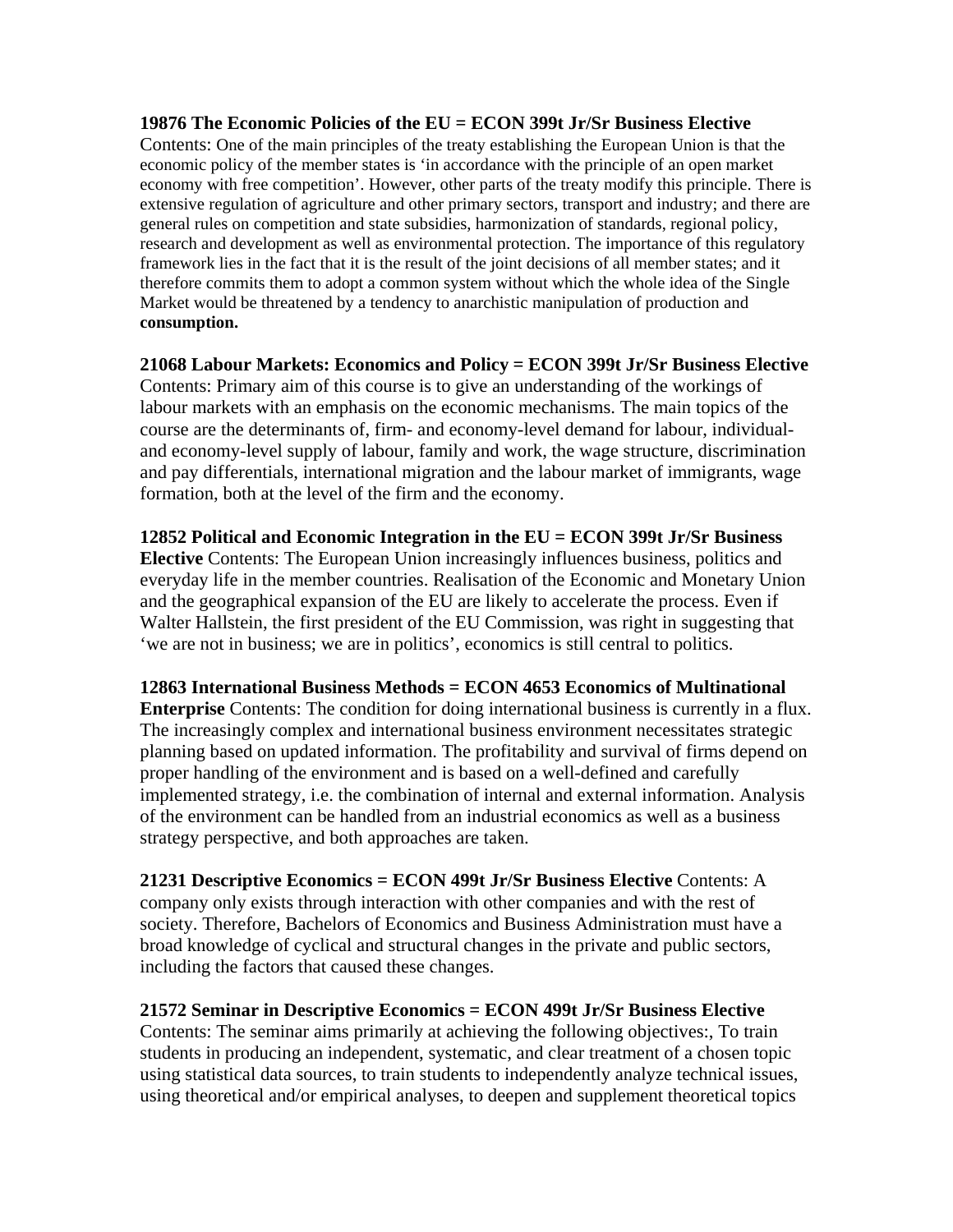covered in the lectures, especially those less fully covered in the lectures and to train the students in how to conduct searches in international statistics and in how to use statistical data in seminar assignments.

## **12869 Strategic Collaboration among Firms in Europe = ECON 399t Jr/Sr Business**

**Elective** Contents: The move towards globalisation and increased competitive pressure on firms acting interna-tionally forces them to search for partners in either alliances, joint ventures or more informal cooperative agreements. The aims of seeking partners can be to access resources, neutralise competitors or to get closer to the technological frontier at lower cost. Many of these alliances cross boundaries, in part, because the EU has developed programs aiming at supporting cross-border collaboration among firms. Hence, the module on strategic collaboration among firms in Europe addresses the existence of strategic collaboration especially focusing on European firms and the role played by EU programs.

## **21152 Managerial Economics = ECON 4333 Managerial Economics**

Contents: To provide a general introduction to Managerial Economics, comprising different ways of describing a company and its economic problems, to practice the application of problem solving methods in Managerial Economics and the achievement of familiarity with application of model arrangements and model solutions.

## **21125 Business Research Methods = ECON 399t Jr/Sr Business Elective**

Contents: The aim of the course is to develop the students' knowledge of and their familiarity with general methods for solving management problems in different areas of business. Main emphasis will be put on the problem formulation, defining operational questions and hypothesis, which might be used for investigating and solving the problem and identifying the most relevant survey methods to be used in solving the problem.

## **16480 Quantitative Economic Methods = ECON 4733 Quantitative Economic**

**Analysis** Contents: The course Quantitative Economic Methods is a prerequisite course on several Master lines. The course has two major aims. Firstly it gives the students some tools, which enable them to acquire the knowledge published in high quality publications within the areas of the master lines. Secondly, it enables the students to feel conversant with the tools, enabling them to model and estimate economic systems, construct and estimate forecasting models, and apply multivariate analysis techniques for relevant statistical problems.

## **III. FINANCE**

## **21261 Finance = FINN 3043 Principles of Finance**

Contents: The course Finance describes the role and functions of the financial system, and how financial planning in a stock listed company should be done in accordance with the terms of financing and the valuation process in the market. The main focus is not only business finance - also topics from personal finance such as savings and portfolio investments in stocks and bonds will be covered.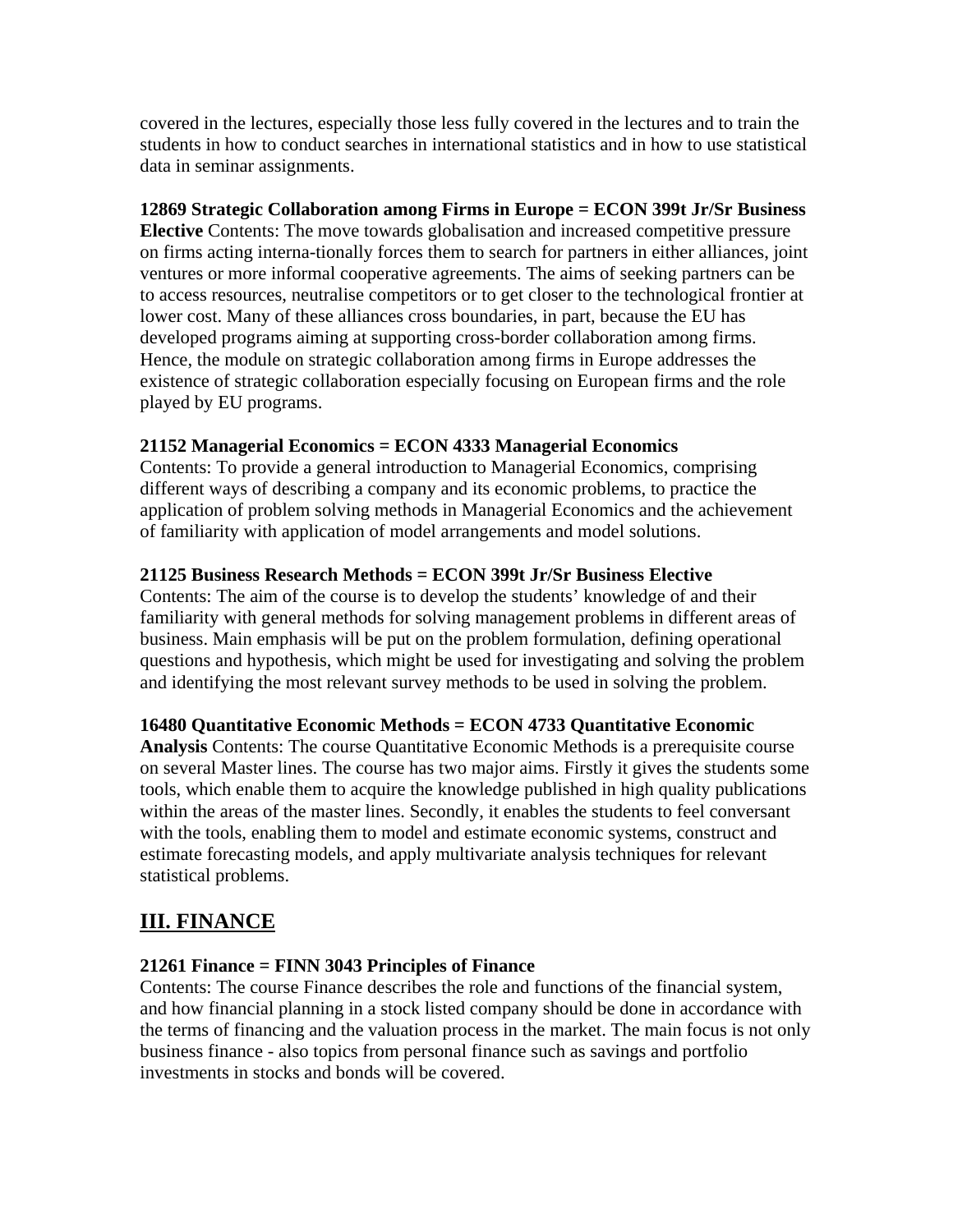#### **20196 Quantitative Methods in Finance = FINN 3103 Financial Modeling**

Contents: The purpose of the course is to introduce the students to the most widely used quantitative methods in financial analysis. Therefore, basic financial econometrics techniques used later in the master program are presented and applied. The students will get hands-on experience analyzing financial data using the software program EViews.

#### **21123 International Corporate Finance = FINN 3703 International Finance**

Contents: To introduce the student to the global financial environment in which companies and investors operate. The course supplements the introductory bachelor course in finance by adding international perspectives. To describe international markets for foreign exchange, derivatives, bonds, shares and other assets, to analyze risks in connections with transactions in foreign exchange, export and import, international portfolios and foreign direct investments, to explain methods and instruments that can be applied by companies and investors in the management of risks related to international financial markets.

## **21651 European Business and Finance = No Transfer**

#### **22217 Corporate and Managerial Finance I = FINN 3603 Corporate Finance**  Contents: It is the general aim of the course to provide the participants with a profound knowledge about financial decision making in corporations. It is important to underline that although the course is focused on the managerial problems, decisions must be based on a solid theoretical framework.

## **22221 Corporate and Managerial Finance II = FINN 4233 Advanced Corporate**

**Finance** Contents: It is the general aim of the course to extend the knowledge about financial decision making in corporations provided by the preceding course "Corporate and Managerial Finance 1."

**15705 Advanced Corporate Finance = FINN 5303 Advanced Corporate Financial Management** Contents: This course is the second in a sequence of two courses in Corporate Finance. In the first course the classical Corporate Finance theory, that is, Corporate Finance under symmetric information was covered. In this course the emphasis is moved to Corporate Finance under asymmetric information and agency problems. In the first part of the course the traditional agency theory and asymmetric information is used to revisit capital structure, dividend and capital budgeting policies. In the second part the focus is on the role of governance systems under different ownership structures. Finally, an extreme case of agency and asymmetric information problems is analyzed namely that of Venture Capital financing.

## **13507 Corporate Failure and Transformation = FINN 399t Jr/Sr Business Elective**

Contents: The main objective is to learn from the failure of organizations and from the experience of others, particularly from past failures and successful turnaround examples. The business environment becomes more and more turbulent and uncertain. Product life cycles are shorter and businesses have to re-invent themselves.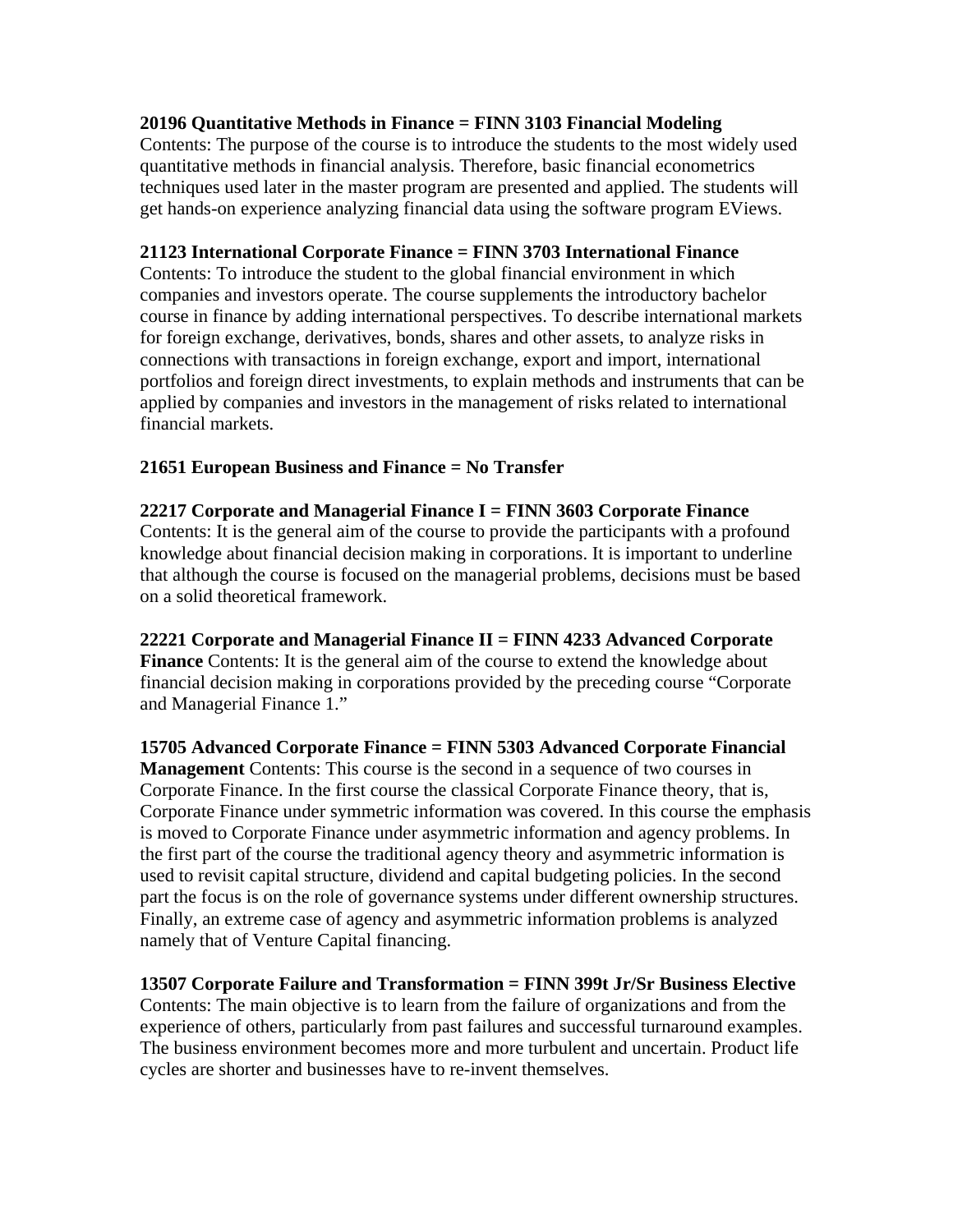**20956 Global Business = Jr/Sr Business Elective** Contents: Global business is usually defined, quite simply, as business activities which involve trade or investment across national boundaries. Sometimes the term is interpreted more narrowly as referring, only, to the activities of large businesses which are global, or at least regional, in the scope of their activities. In either case, these activities often relate directly to the movement of exports or imports plus support activities such as transport, credit, marketing, payment, legal and insurance services. They may also include activities relating to the intangible assets of the firm, such as trademarks, patents, and the licensing of brand names or product and manufacturing technology. Dealing with these matters requires a working knowledge of the world's international trade and monetary systems.

# **IV. INFORMATION SYSTEMS**

## **16713 Systems = ISYS 399t Jr/Sr Business Elective**

Contents: To provide the students with tools and techniques that can help an organization in its process management: ISO 9000/14001, Statistical process control, Experimental design.

## **21227 Business Computing = ISYS 3333 Information Systems Management**

Contents: to give the students knowledge of the application of Information Systems (IS) within the field of business economics. The course focuses on structured methods for description, construction and implementation of computer systems.

## **550 Technological Forecasting in Strategic Management = ISYS 399t Jr/Sr Business**

**Elective** Contents: The primary purpose of this course is to introduce quantitative methods which can provide necessary information about the future technological development within the areas vital for the survival of a given company. This constitutes an important element in the strategic management of the company. The relation to qualitative and normative methods will, however, also be briefly described.

## **22208 Web-Design = ISYS 399t Jr/Sr Business Elective**

Contents: This course consists of a theoretical introduction followed by practical exercises for creating your own web pages on the ASB server. Your web pages will be accessible over the Internet during the duration of the course.

## **22211 Image Processing and DTP = No Transfer**

**22212 IT - Power Point Presentation = No Transfer** 

**22204 Discourse Analysis I = No Transfer** 

**22206 Discourse Analysis II = No Transfer** 

## **VII. MARKETING**

**21755 Marketing = MKTG 399t Jr/Sr Business Elective**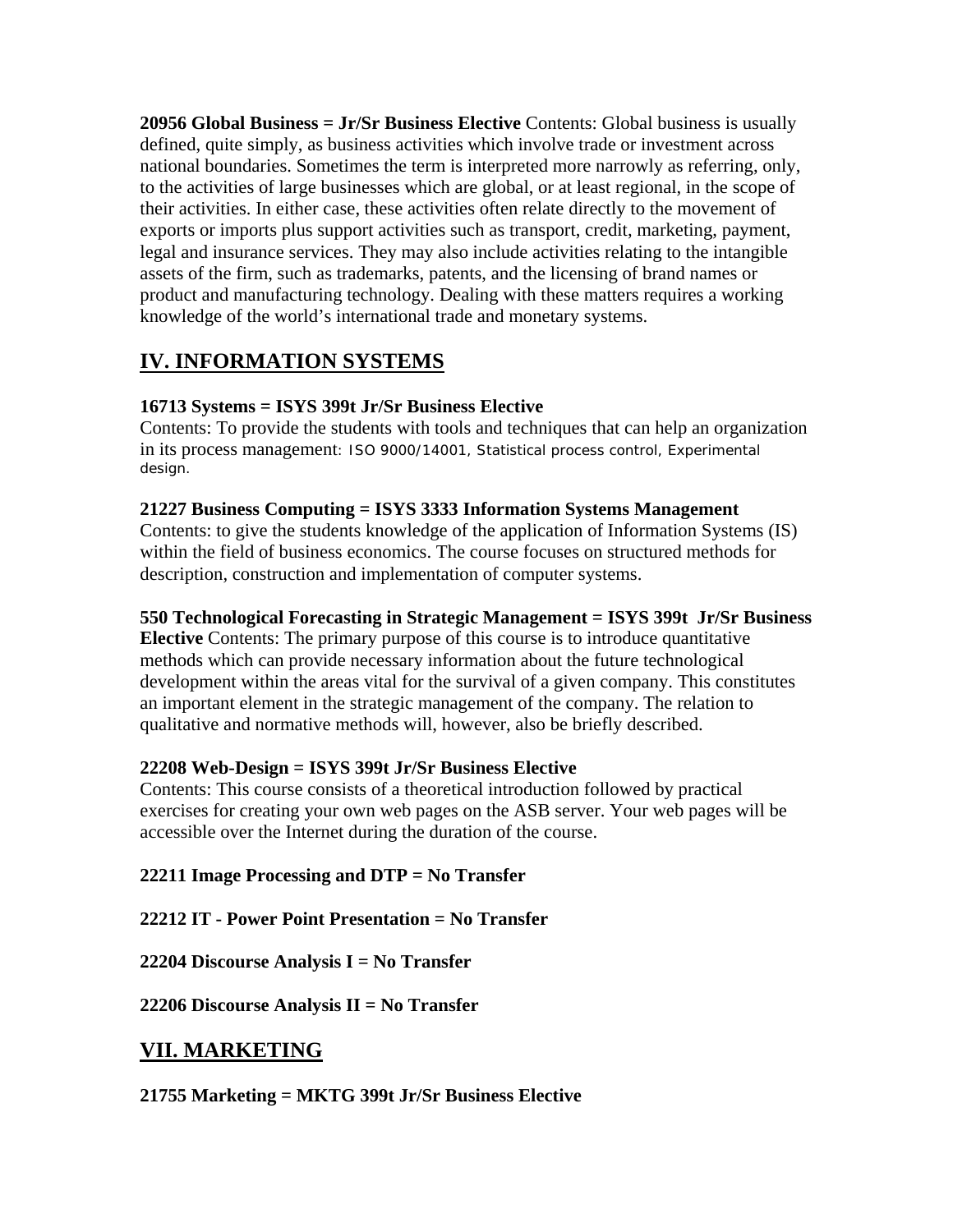## **21704 Marketing Management = No Transfer**

## **1552 Consumer Behavior = MKTG 4553 Consumer Behavior**

Contents: To provide the students with knowledge of theories and models that describe and explain the behavior of consumers when buying and consuming, and to teach them to select relevant variables in studies of consumer behavior.

## **11002 Cross Cultural Marketing = MKTG 499t Jr/Sr Business Elective**

Contents: The aim of the course is to give a fundamental understanding of the importance of cultural differences in relation to marketing. In order to sell products or services with success on different markets, the firm must understand how cultural aspects influence the behavior of buyers, middlemen and the firm itself.

## **21233 Seminar in Marketing = No Transfer**

## **344 Advanced Marketing = No Transfer**

## **18517 Project Marketing and Systems Selling = MKTG 499t Jr/Sr Business Elective**

Contents: Project operations are one of the dominating modes of international business today (Hadjikhani, 1996), as the "products" of industrial companies increasingly exhibit project-like features (Günter and Bonaccorsi, 1996). This is due to the increased complexity and "systemization" of the offerings of many international companies. This implies that project managers and industrial marketers alike have to develop their capabilities in supplying ever more complex "total solutions" that include both tangible (products) and intangible (services) aspects. These issues will therefore be addressed in this course.

## **16715 Results = No Transfer**

## **VI. MANAGEMENT**

## **21126 Management Science Models = WCOB 399t Jr/Sr Business Elective**

The background of the course is a need for systematic knowledge of a number of quantitative methods and models that are applied in solving managerial problems. These are models that are used to find optimal solutions to problems and models that are used to evaluate the consequences of given alternative courses of action. The need for this knowledge and the opportunities to use it are increasing with the advances of new edp technology.

# **LAW**

## **19873 EC Competition Law = BLAW 399t Jr/Sr Business Elective**

Contents: The aim is to provide the students with a detailed knowledge and understanding of the legal aspect of EU competition policy, whereby the students will be able to foresee which contracts and which behaviour is likely to violate this policy.